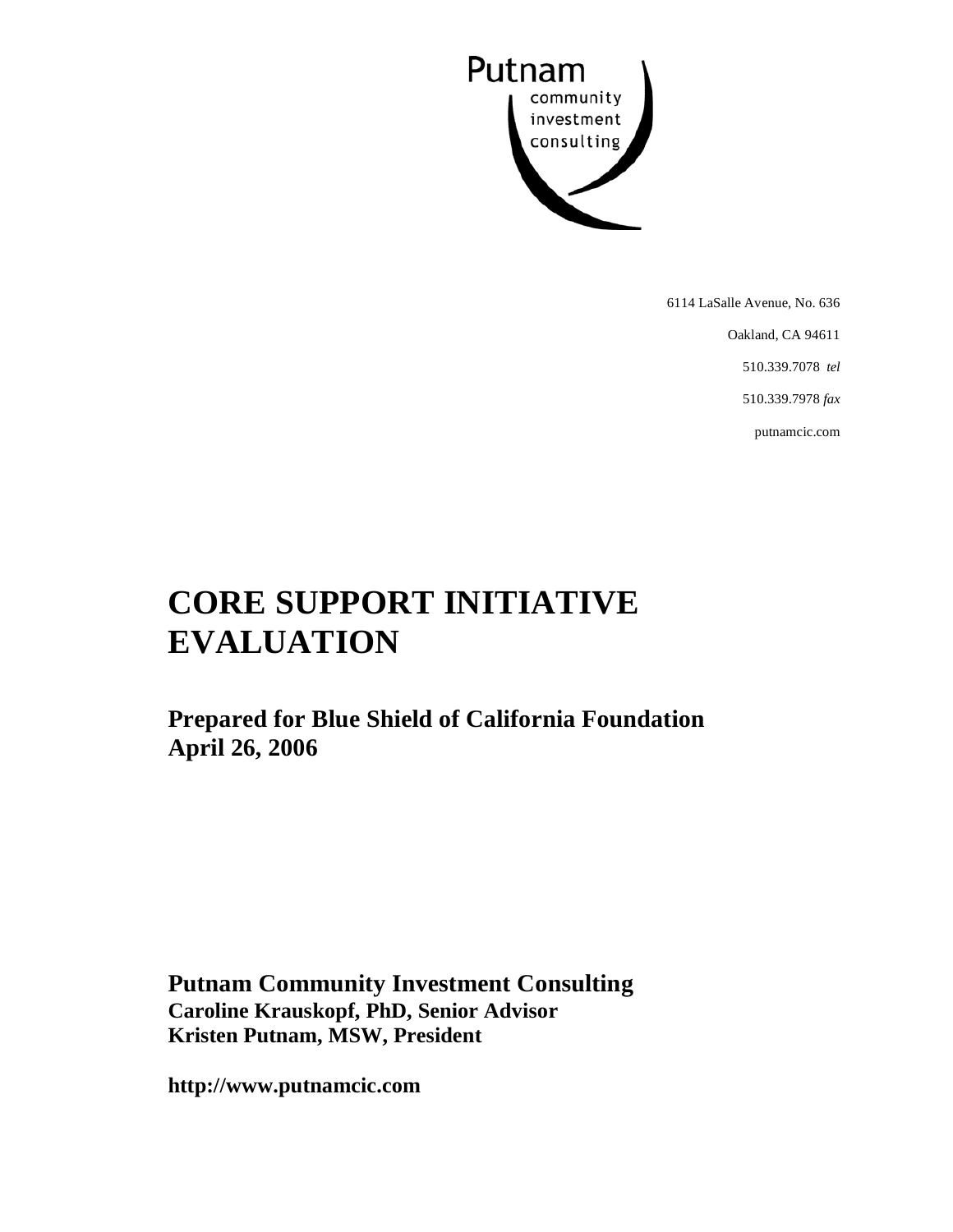# **I. INTRODUCTION**

In 2004-05, the Blue Shield of California Foundation (BSCF) provided over \$10 million in core support funding to 175 community health clinics, clinic parent corporations, and clinic consortia/networks through its Core Support Initiative. The goal of the Initiative was to strengthen the network of front-line health care providers in California that provide care to California's low income and uninsured populations through the provision of core operating support (also known as general operating support). Grantees were provided two consecutive oneyear grants. Grant sizes ranged from \$7,400 to \$60,000.

# **II. OBJECTIVES AND METHODOLOGY**

In January-March 2006, the Core Support Initiative Evaluation was conducted to determine impact of the Initiative. Objectives were to:

- 1. Examine effects of core support funding on grantees, communities served, and California's Safety Net;
- 2. Assess grantees' perceptions of issues and needs regarding the Safety Net;
- 3. Solicit grantees' thoughts about core support funding and suggestions for improvements; and
- 4. Make recommendations for how the Foundation can continue to gather data about core support impacts

BSCF retained Putnam Community Investment Consulting to conduct the Core Support Initiative Evaluation to assure objective, unbiased information and preserve respondent confidentiality.

#### *Online survey*

Organizations that received Initiative grants in both 2004 and 2005 were invited to participate in an online survey in February 2006. Ninety organizations responded for a response rate of 55% (90 clinics and parent corporations, 6 networks/consortia)<sup>1</sup>. Respondents reflected good geographic representation, with 78% urban and 21% rural (17% Northern California, 26% Bay Area, 14% Central Valley and Coast, 33% Greater Los Angeles, 10% Southern California).<sup>2</sup> There was a wide diversity of organization size, although 47% had annual budgets between \$2- 10 million. The average number of patient encounters reported by clinic respondents is  $47,609$ .<sup>3</sup>

#### *Telephone interviews*

Organizations were randomly selected to participate in a 45-minute phone interview instead of the online survey. Thirteen completed interviews in February 2006 (6 clinics, 4 parent corporations, and 3 networks/consortia). Respondents throughout California were interviewed (2 from Northern California, 4 from the Bay Area, 2 from the Central Valley and Coast, 4 from Greater Los Angeles and Southern CA, and 2 operate statewide). They represented a diversity of context: 8 urban and 5 rural organizations, with budgets ranging from \$877,558 to \$58,000,000.

<sup>1</sup>  $<sup>1</sup>$  Data for clinics and parent corporations are combined in this report and reported under the label "clinics."</sup>

<sup>&</sup>lt;sup>2</sup> "Urban is defined as counties in metropolitan areas with populations greater than  $250,000$  (per 2003 Census Bureau classification scheme); "Rural" included all other areas.

<sup>&</sup>lt;sup>3</sup> Based on 2003 data self-reported to OSHPD (California's Office of Statewide Health Planning and Development)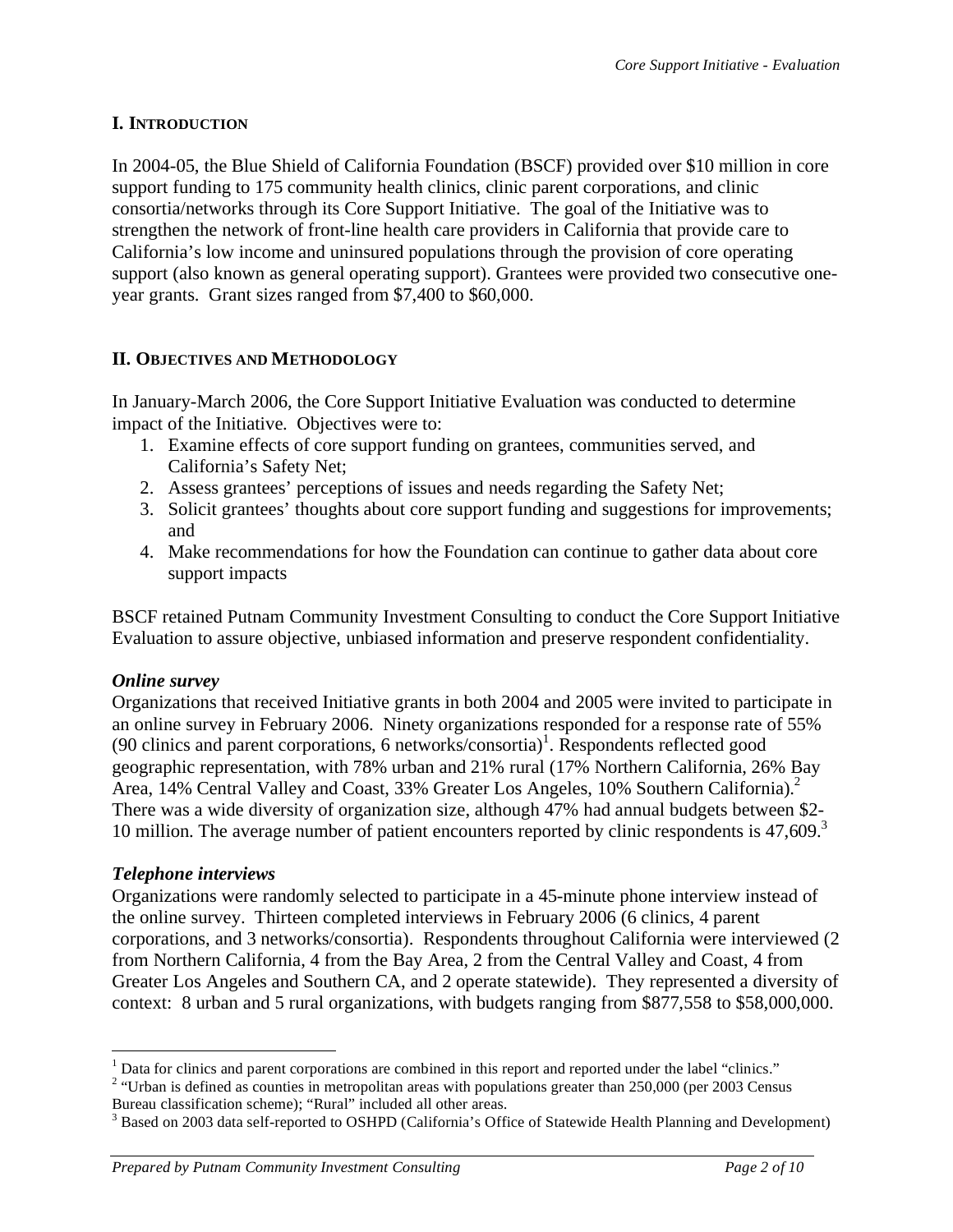# **III. RESULTS**

#### *Grantees used funds to maintain and expand programs, and cover operating expenses*

Grantees were asked to indicate how their funds were used and could choose as many categories as applied. The most frequent use was supporting and growing existing services (90%): including adding staff (30%), program maintenance (29%), adding hours (18%), and program expansion (13%). In addition, 38% funded uncompensated care to cover their core service delivery. The second most common use of funds was operating expenses or facilities and equipment (70%), including purchasing medical supplies (17%).

Clinics reported that BSCF funds were most helpful in filling funding gaps (78%), avoiding staff reductions (67%), and avoiding service limitations (56%). Clinics explained that "BSCF funds eased the stress of expanding our clinic and services," and that "it was a relief to have BSCF core support to help us see as many patients as the demand means we need to." As one clinic explained, without BSCF funds "there would have been more chaos – we're scrambling to figure out how to serve the people who need it." When asked what would have been the consequences had they not received the core support grant, clinics most frequently cited service limitations and program delays.

Consortia primarily used their BSCF grants for operating expenses, facilities, or equipment  $(5 \text{ of } 6)^4$ . One consortium explained that "these are the hardest things to get funded, but without them we can't serve our members."

#### **One clinic's story:** *We are coming out of the shadow of being a free clinic staffed by two volunteers, to a community clinic with a staff of 17. Core support has been critical to help us deal with our growth issues. We had a lot of under-developed services, but now with help of BSCF funds we are institutionalizing the clinic, applying for FQHC-look-alike status, and diversifying our funding base. Core support really helps by adding to stability in a very unstable environment.*

**One consortium's story:** *We have struggled to fund our legal component which helps members with managed care regulation, MediCal/MediCare issues, implementation of prospective payment system. BSCF funds supported our legal personnel which is truly a strength for our organization. It is one of our top member benefits and one of the highest priority services to members. This core support meant we didn't have to limit services and it bought us time to figure out how to build longterm sustainability for our legal services.* 

#### *Core support had most impact on internal functioning*

Clinics reported that grants had the most impact on internal functioning, specifically on improving financial security and supporting existing services. Larger clinics (that received larger grants) reported more impact on internal functioning, whereas those with budgets less than \$2 million were more likely to report a lot of impact on enhancing client services. Many clinics also reported positive impacts on staff morale: "BSCF funds enabled us to respond in a timely way to meet the needs of our patients, to be respectful of our MDs' needs."

 $\overline{a}$ 

 $4$  All numbers reported for consortia are real, not percentages (N=6).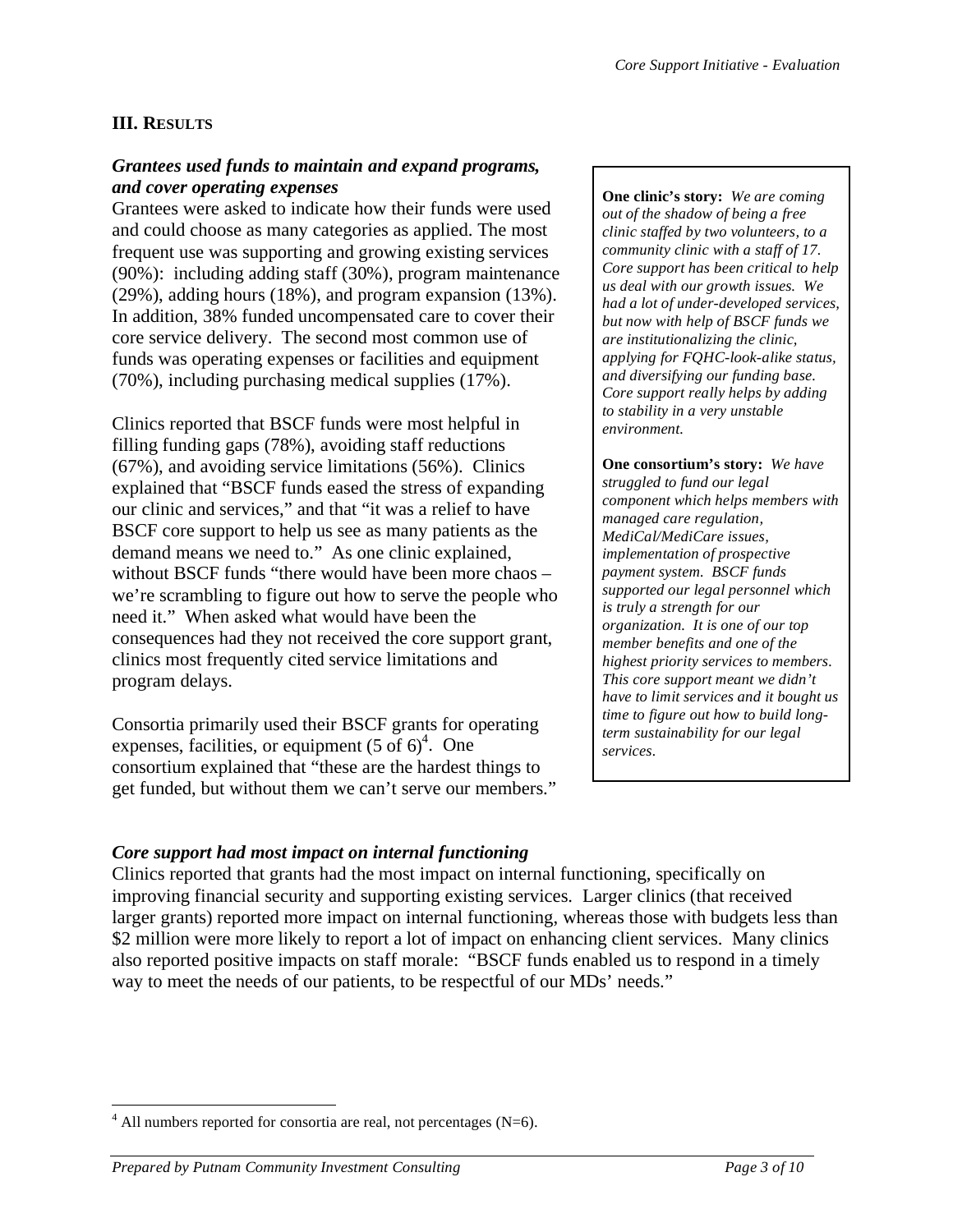|                                                                             | None/           |             |       |
|-----------------------------------------------------------------------------|-----------------|-------------|-------|
|                                                                             | <b>A Little</b> | <b>Some</b> | A Lot |
| Strengthening internal functioning                                          | 2%              | 17%         | 81%   |
| (e.g., fiscal stability, administrative functioning, staff capacity)        |                 |             |       |
| Enhancing client/member services                                            | 12%             | 21%         | 67%   |
| (e.g., additional hours, increased staff, new program or services)          |                 |             |       |
| Building long-term sustainability                                           | 3%              | 36%         | 49%   |
| (e.g., strategic planning, diversified funding base, leveraged resources)   |                 |             |       |
| Improving governance or management                                          | 48%             | 30%         | 23%   |
| (e.g., board of directors/senior management leadership and effectiveness)   |                 |             |       |
| Developing your organization's leadership role in your community            | 38%             | 41%         | 22%   |
| (e.g., policy/educational advocacy, collaboration, integration of services) |                 |             |       |

#### **Table 1:** Impact of Core Support Funding on Grantee Organizations

Consortia also reported the most impact on internal functioning (5 said "a lot"), including infrastructure development, increased staff and training, and improved financial practices. One consortium explained that "this kind of core support really helps with staff retention because we can put the money where it's needed to stabilize [our organization] and get our work, our member services, done."

Consortia stated that the primary member benefit of grants was improving the quality of consortia's existing programs: increased capacity to conduct advocacy, provide technical assistance, assist with program development. A consortium said that "the grants enabled us to strengthen support systems by our organization, in service to our members. This strengthened relationships to our members and reinforced the benefits of collaboration."

#### *Core support grants met needs of the underserved*

Seventy-nine percent of clinics said their grants helped them meet the health needs of underserved populations "to a great extent." Clinics felt that increasing access (additional hours, expanded services) and serving more people were the most important impacts on their communities. A clinic explained that "BSCF grants gave us the ability to sustain our mission."

**Table 2:** Impact of core support funding on clinics' target populations

| Helped us serve more people                   | 75% |
|-----------------------------------------------|-----|
| Maintained our existing program or services   | 59% |
| Funded uncompensated care                     | 47% |
| Improved the quality of our existing services | 37% |
| Increased medical personnel                   | 18% |
| Increased the visibility of our organization  | 12% |
| Provided a new service or program             | 10% |
| Brought service to new geographic area        | 6%  |
| Increased cultural competence                 | 4%  |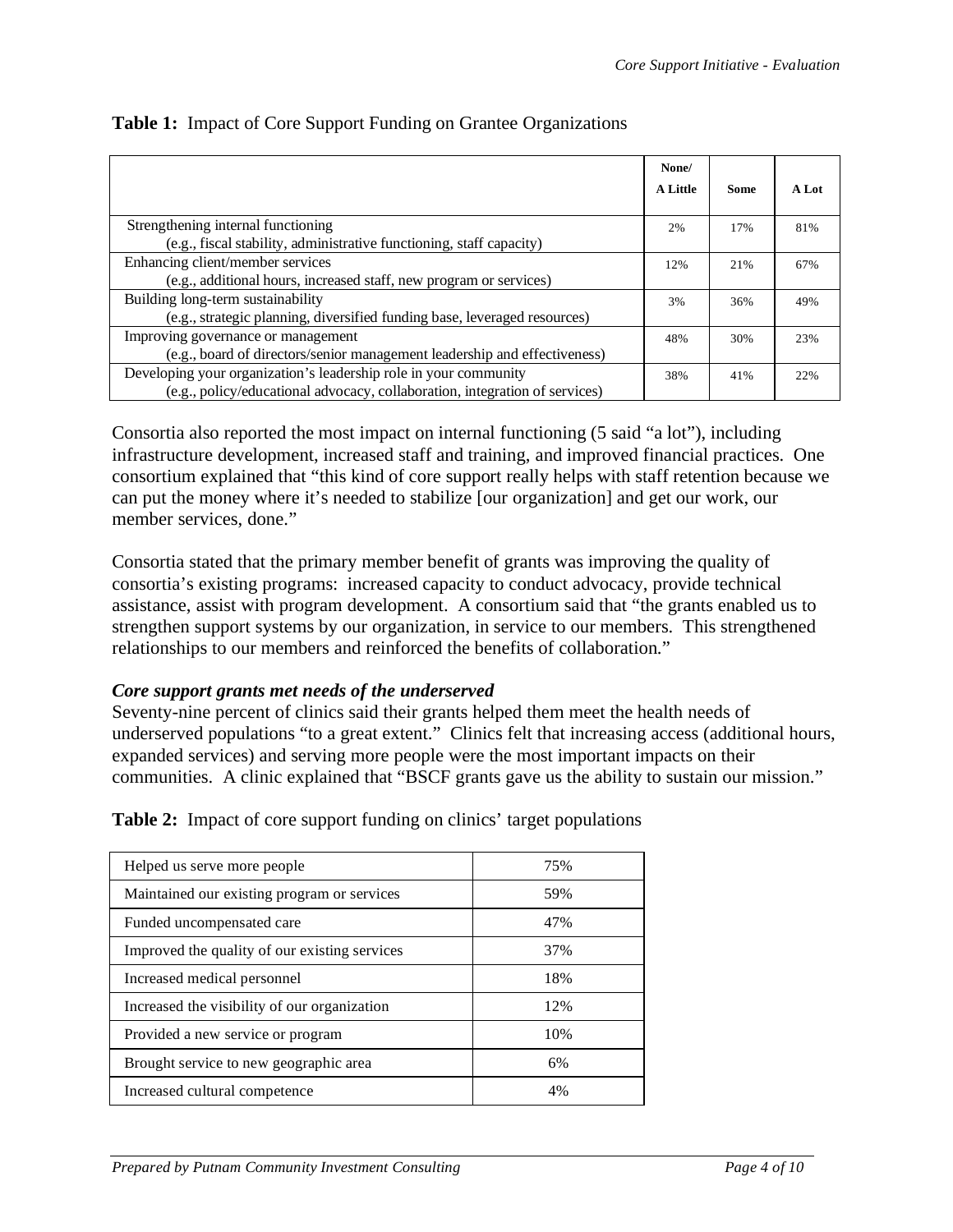Clinics serving the neediest reported more impact on enhancing client services. Clinics with

over 60% uninsured and those with over 80% of patients below the Federal Poverty Level reported the most important effect was serving more people.

Both clinics and consortia felt that BSCF funds improved the quality of care at clinics. Grants bought equipment and supplies which enhanced services and provided additional revenue streams (e.g., lab services, OB ultrasound equipment, and coloscope). Grants also funded clinical/administrative staff and training, translators, and other patient support such as transportation.

# *BCSF's Initiative had a positive impact on California's Safety Net*

Eighty-four percent of clinics and all consortia stated the Initiative as a whole had a lot of positive impact on the Safety Net in California.<sup>5</sup> Most felt the largest impact was supporting and improving the ability of clinics to provide services: covering operating expenses, sustaining service levels, stabilizing finances, funding uncompensated care. Respondents explained that the Initiative "helped stabilize clinics across the state," and that it "cumulatively helps stabilize the system as a whole."

BSCF core support was also seen to validate and affirm Safety Net providers. Many respondents felt that the Initiative "brings visibility – makes other [funders] pay attention to the role, the needs of the Safety Net."

#### *Supporting clinics strengthens the Safety Net*

Clinics and consortia stated that the most important need for California's Safety Net was support for clinics. They endorsed the need for funding to "keep doors open and not turn people away." As one clinic noted, "funders need to understand how difficult it is to sustain an operation with patients who are un-reimbursable." As Table 3 indicates, other top needs include promoting the value of core support funding among other funders and funding uncompensated care.

**Clinics Consortia Consortia** Maintain and/or enhance services at community clinics  $\begin{array}{|c|c|c|c|c|c|c|c|c|} \hline \end{array}$  71% 4 Promote value of core operating support among other funders 68% 4 Fund uncompensated care 63% 5 Improve fiscal stability at community clinics 1 and 39% 1 39% 1 39% Increase advocacy to support underserved populations 18% 18% 1 Provide seed dollars for new technologies/opportunities 17% 17% 1 Educate clinics regarding best practices 1 4% 1 4% 1 Enhance collaboration with public agencies 1 4% 1 4% 1 Integrate clinics across regions and states 3% 0

**Table 3:** Recommendations for Strengthening California's Safety Net

*"We funded an operations manager. She's the glue. She integrates behavioral health with the medical piece. She coordinates our new site, the telemedicine."*  —A rural clinic

*"We were able to have a full-time medical records clerk who works as a chart auditor. Fewer things fall through the cracks. There's better follow-up with specialists."* —An urban clinic

 $\overline{a}$ <sup>5</sup> The "Safety Net" refers to the network of clinics and providers that deliver essential health care services to vulnerable populations, regardless of patients' ability to pay.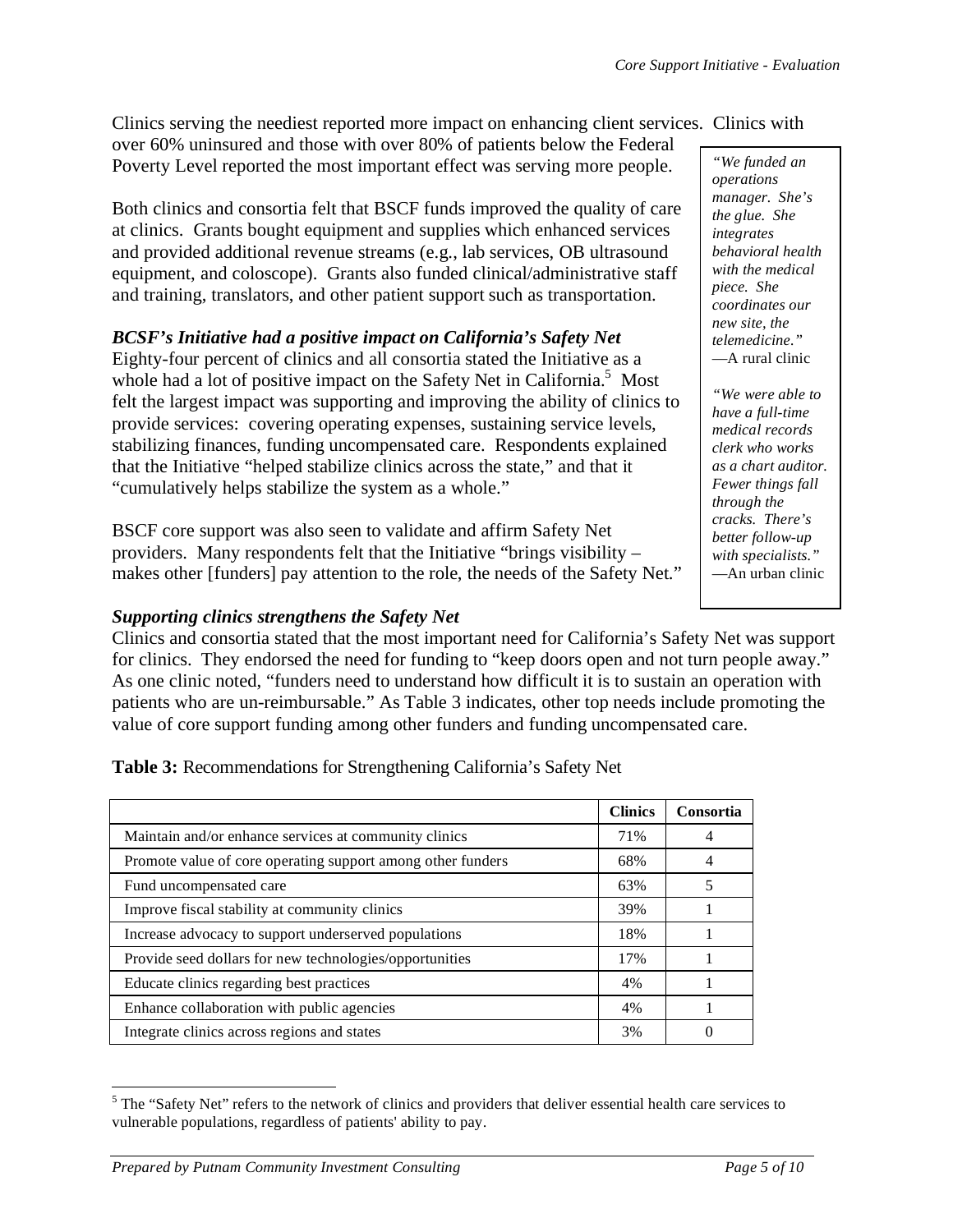Respondents emphasized the need for continued core support. They want funders to understand that "just core support, helping clinics survive, is strategic." One clinic stated, "it's important to recognize that if the Safety Net disappeared, people would be sick, would die – these are the most needy people in California." Both clinics and consortia affirmed their desire for BSCF to use its resources to promote the value of core support among other funders.

Consortia were seen to play an important role in advocating for Safety Net providers at Federal, State, and local levels.

*"Reimbursement has to remain at a reasonable level because it's [community clinics'] best source of support."* —A consortium

*"The number of uninsured keeps increasing so we need to assure coverage – programs for children, dental health, mental health."* —A consortium

*"Need to understand the value in taking care of the uninsured: keeping people healthy and out of hospital. It saves the State dollars to keep folks out of ER."* —A clinic

# *Core support is critical to help clinics respond to constant growth in demand*

The majority of clinics reported "a lot" of organizational stress, due primarily to large increases in demands for services or programs. One clinic explained that "clinic managers and directors are overwhelmed keeping the doors open." Increased demand was more pronounced in urban areas, among larger clinics (budgets over \$10 million), and for clinics seeing the most impoverished patients (over 80% below FPL).

When asked to rate different types of organizational challenges they are experiencing, clinics ranked increasing cost of care as the most significant challenge (92% said "very challenging"). Rising operating expenses were the second most significant challenge (87% said "very challenging). Clinics serving moderate levels of uninsured patients (30-59%) and moderate levels of poverty (60-79% below FPL) reported the most adverse changes: more increases in levels of activities, more cost challenges, and decreasing fiscal stability.

|  |  |  |  | <b>Table 4:</b> Types of Organizational Stress Experienced by Clinics |  |  |  |
|--|--|--|--|-----------------------------------------------------------------------|--|--|--|
|--|--|--|--|-----------------------------------------------------------------------|--|--|--|

|                                  | <b>Decreased</b><br>A lot | <b>Some</b><br><b>Change</b> | <b>Increased</b><br>A Lot |
|----------------------------------|---------------------------|------------------------------|---------------------------|
| Demands for Services or Programs | 0                         | 12%                          | 88%                       |
| Level of Activity or Service     | 1%                        | 19%                          | 80%                       |
| <b>Total Expenses</b>            | $1\%$                     | 31%                          | 68%                       |
| <b>Fiscal Stability</b>          | 31%                       | 51%                          | 18%                       |
| <b>Total Revenues</b>            | 40%                       | 53%                          | 7%                        |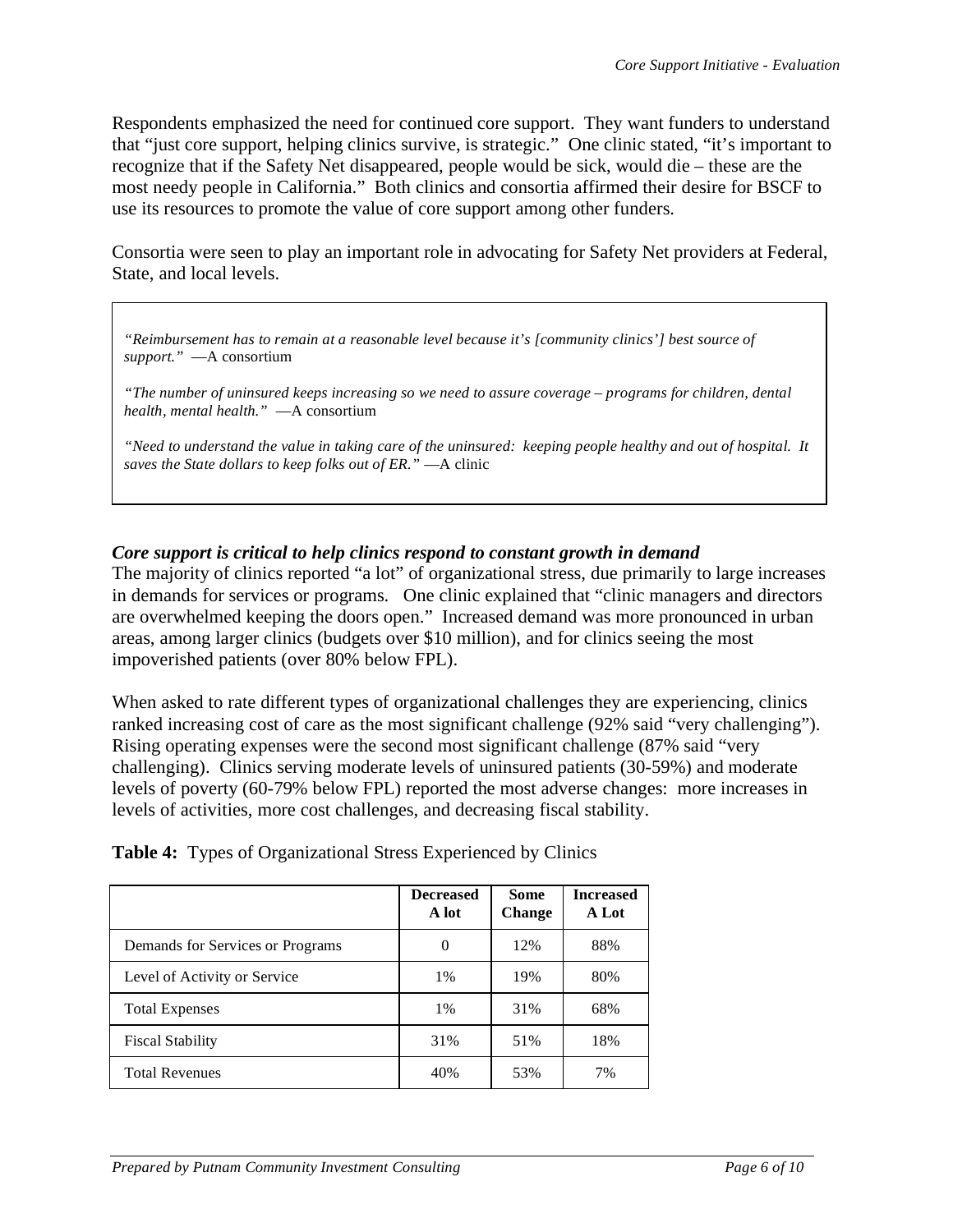Core support was seen to be crucial to balance increasing service and administrative demands in an environment of flat or decreasing funding (i.e., cuts in government reimbursement rates).

Consortia reported lower levels of organizational stress than clinics; only half said they had "a lot" of stress. Rising operating expenses were a significant challenge, especially staff costs. One consortium explained that "constant struggles to fund staff stymie our ability to provide services to clinics – it's hard to keep the core team intact, so we can't meet demand let alone expand."

# *Core support is highly valued for its flexibility*

Ninety-eight percent of clinics and all consortia stated that core operating support was "extremely important" for their organization. The sentiment that "core support is vital to help us maintain our baseline of services" was echoed by many respondents.

|                                              | <b>Clinics</b> | Consortia     |
|----------------------------------------------|----------------|---------------|
| It is flexible                               | 74%            | $\mathcal{L}$ |
| Fills gaps in funding                        | 66%            | 3             |
| Allows us to craft our own solutions         | 60%            | $\mathcal{L}$ |
| Enables us to respond to change              | 37%            |               |
| Allows us to take advantage of opportunities | 30%            |               |
| Helps us adopt new technologies              | 11%            |               |
| It is empowering                             | 10%            |               |
| Helps us remain current with new trends      | 9%             |               |

**Table 5:** Importance of Core Support

Flexibility was seen to be the key benefit for grantees. Respondents strongly appreciated core support because it meant they could "target the things [they] thought were the most important to do." As one clinic explained, core funding "serves as a catalyst to community health centers – lets them be responsive, creative to changes on the ground."

Half of the clinics and 5 consortia had other core operating grants. Urban clinics and larger clinics were more likely to have other core support. Ninety percent of clinics and 5 consortia said it would be "extremely difficult" to replace BSCF core funding.

When asked to trade-off their preference for core support against program grants, consortia and many clinics favored core support if funds were comparable or even if the program grant was slightly larger. Many clinics expressed concern that program grants can be hard to sustain and have significant administrative overhead. The largest clinics (budgets over \$10 million),

*"We struggle to meet demand as it is, we can't keep up, can't keep providing services below cost."* 

*"Core support allows us to focus on providing services – we need to be able to keep our doors open and not turn people away."* 

*"Our key need is to expand access and grow – our facilities are tapped out, we need exam rooms, we need to recruit MDs and clinical staff."*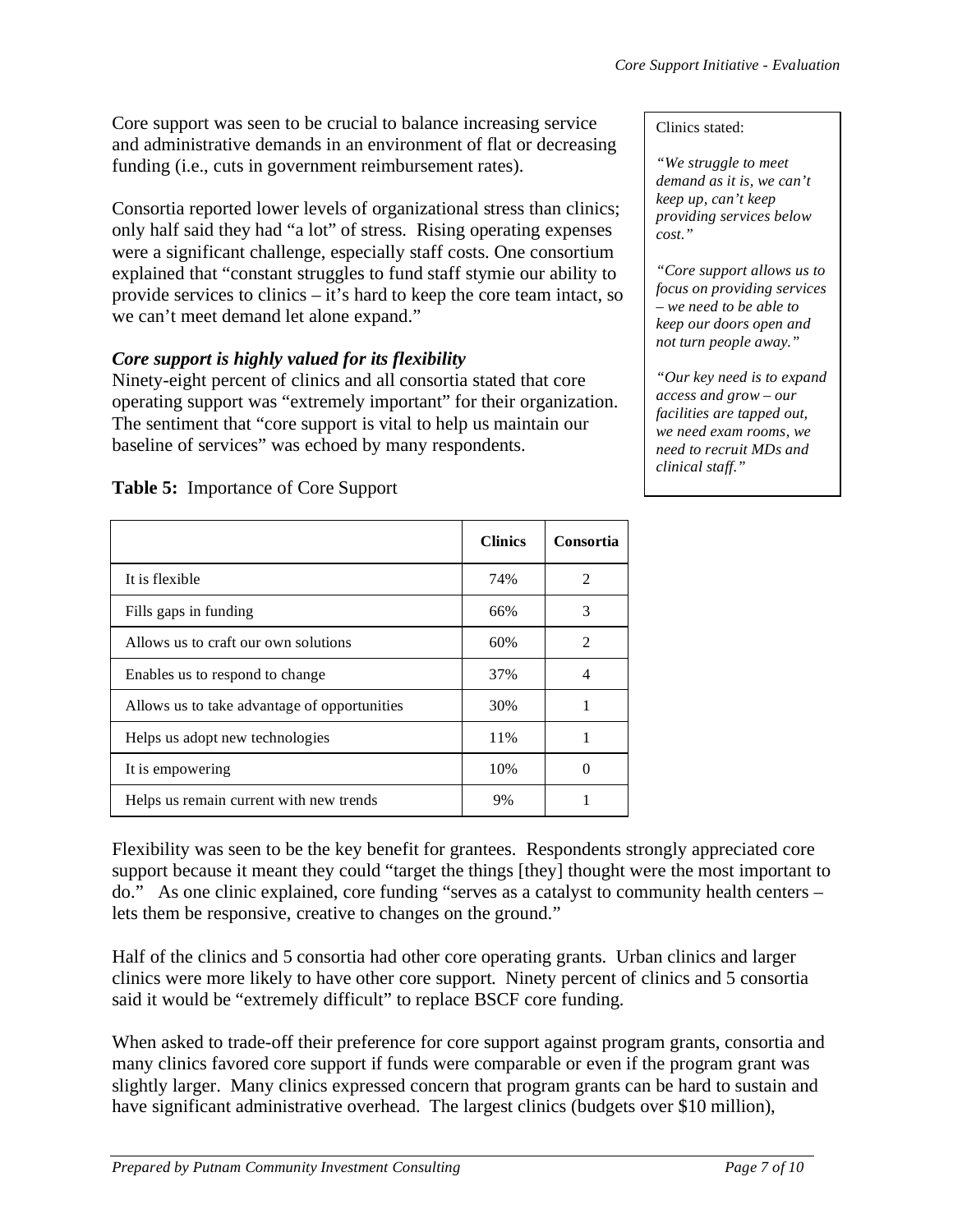however, favored "large" program grants to fund "substantial" areas (e.g., type or category of service) over smaller core support grants.

Clinics said core support:

*"Enables us to sustain core operations, upon which our patients depend."*

*"Is a real morale booster for clinicians – gives them a sense we care about quality of care."* 

*"Sends an important message to patients: They won't be short changed [for quality care] even though they're low income."* 

Consortia described core support:

*"We don't have sexy service delivery projects, so core support is critical for us, to fund staff, make our programs happen."* 

*"A lot of what we do is hard to fund; we're supporting medical [care], not providing it – we're constantly working to put together small pots of money to get services to our members."* 

*"It allows us to be strategic in our decisions about how to best serve members. Our world requires small steps forward, and at times the need to step back and move in a different direction. This flexibility is built into the concept of core operating support."* 

#### *Multi-year grants are desired, but not at expense of Initiative structure*

When asked to select one improvement to the Initiative, 62% of clinics and all consortia indicated they would like multi-year grants. However, interviews and other survey data suggest that grantees are most concerned with maintaining flexible funding, the simple application process, and the provision of grants the greatest number of safety net providers. Multi-year grants do not appear desirable if it means fewer grants, more competition, a more complicated application process, or less flexible funding. If offered technical assistance, grantees preferred a grantee conference or convening.

**Table 6:** Recommended Improvements to the Core Support Initiative

|                                           | <b>Clinics</b> | Consortia |
|-------------------------------------------|----------------|-----------|
| Multi-year grants                         | 62%            | 6         |
| Keep the funding as is                    | 17%            |           |
| Larger grants that are more competitive.  | 16%            |           |
| Technical assistance in addition to grant | 4%             |           |
| Strategic focus of grants                 | 1%             |           |

Most grantees appreciate and want to maintain the simplicity of current reporting requirements. Many felt funders "needed to trust" or "have faith in" community clinics, stating that they were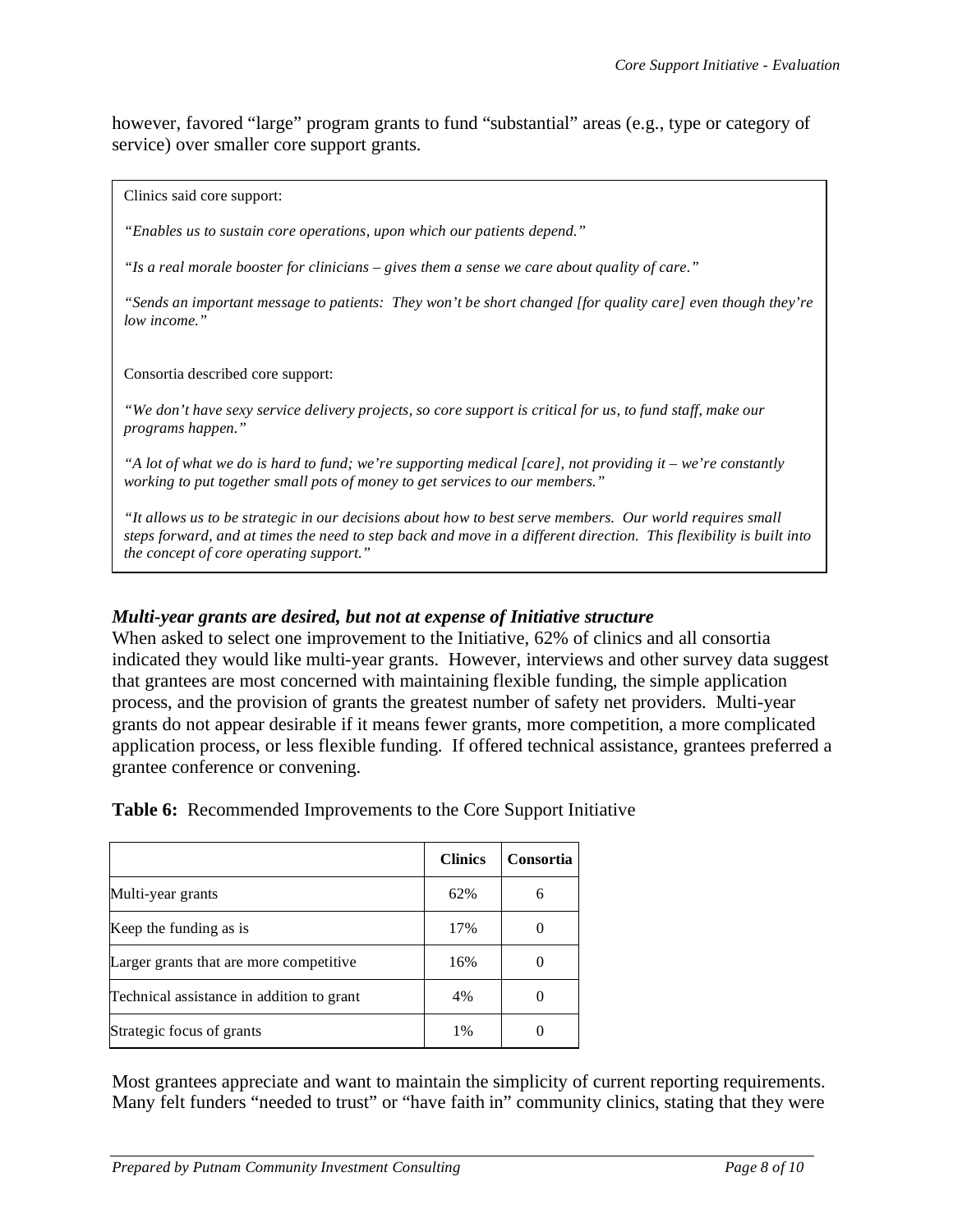"already highly regulated and scrutinized." If more information is needed, clinics suggested tracking OSHPD report data (number of patient encounters and dollars of uncompensated care) were the best way for foundations to hold clinics accountable. Some consortia discussed the advantages of specifying objectives and tracking progress in periodic reports.

#### *BSCF was viewed very favorably*

Respondents said BSCF staff was knowledgeable, committed, and responsive. Application and reporting processes were seen to be straightforward and very clear. The uniformly positive opinions demonstrate that the Initiative successfully met its original goals. The Initiative was constructed to support Safety Net providers with unrestricted funding. These clinics and consortia feel they have been importantly supported and helped: "this initiative exhibited an understanding of the nature of work at community clinics," "it seemed like they understood clinics and targeted the grants appropriately."

#### **IV. CONCLUSIONS**

In summary, the BCSF Core Support Initiative had the following impacts on its grantees, communities served, and the Safety Net:

- **1. Improved fiscal stability despite increasing demands.** Most importantly, the BSCF Core Support Initiative helped clinics and consortia respond to the constant challenge of increasing demands. These data indicate that BSCF funds helped clinics maintain and expand services to meet growing needs. Moreover, there was clear support for the role of BSCF grants in improving fiscal stability among Safety Net providers in California.
- **2. Infrastructure improvements.** Core support contributed to improvements in infrastructure beyond just bricks and mortar. BSCF grants funded staff, systems, and supplies that allow medical services to happen, thus contributing to better quality of care. As one clinic stated, BSCF core support "helps clinics get out of survival mode and focus on improving systems, quality of care."
- **3. Fiscal and infrastructure impacts resulted in improved services.** Clinics reported that BSCF funds resulted in more efficiency and more productivity. These data indicate that quality of care was improved through better staff training, better medical records management, better financial systems, better laboratory services, and better equipped facilities. In addition, the planning funded by core support will contribute to continued improvements in patient care and outcomes.
- **4. Initiative supported the Safety Net.** Clinics and consortia affirm that they were better able to meet the health needs of California's neediest populations because of BSCF grants. Core support funding helped clinics meet the immediate needs of their local communities, and supported consortia in their efforts to advocate for and assist their member clinics. In addition, BSCF grants contributed to improved morale among administrative and clinical staff at clinics, and also among consortia staff. The ability of these organizations to recruit and retain trained professionals is critical to their continued ability to meet un- and underinsured Californian's health needs.